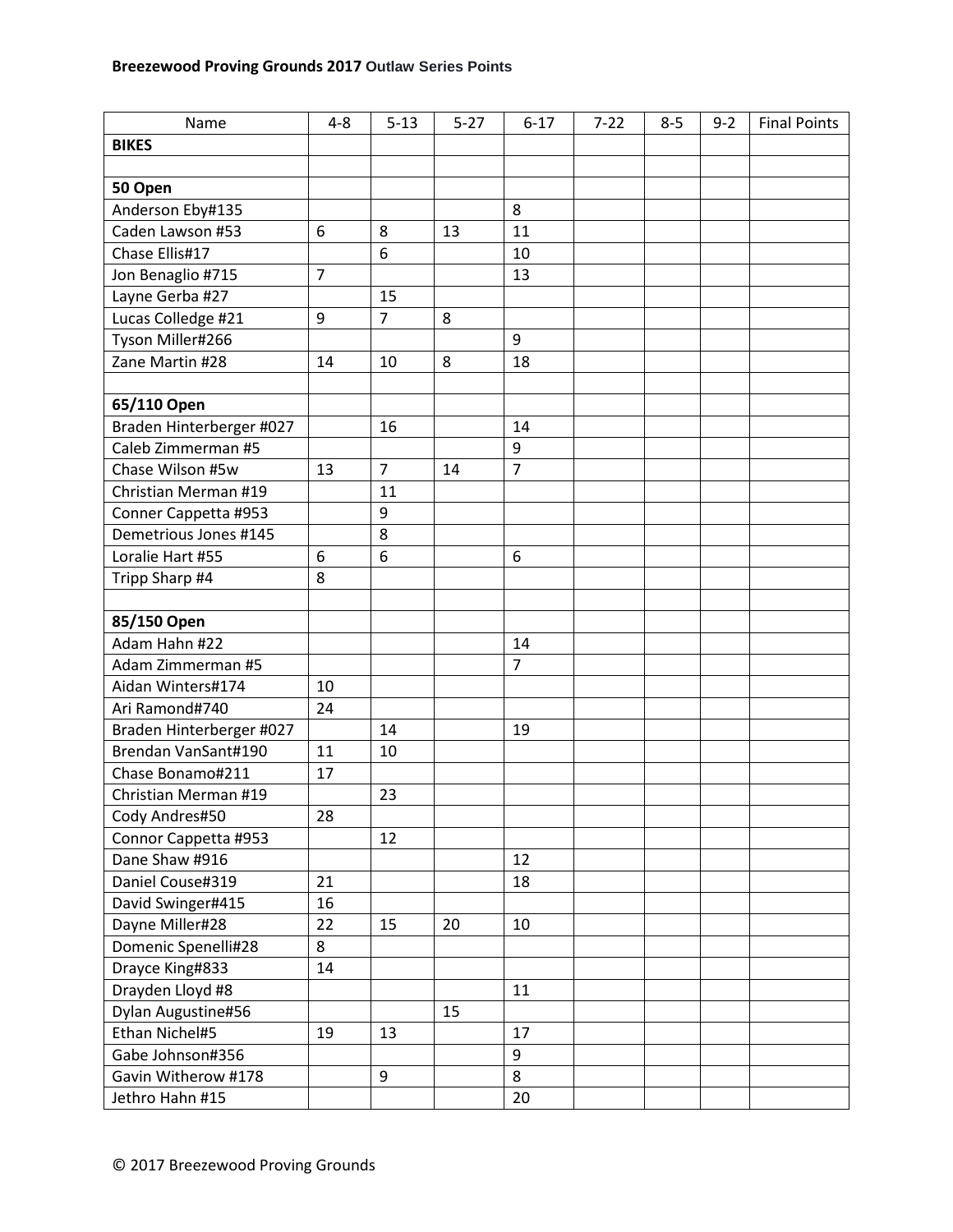| JP Heffron #301           | 25             | 16             |    |                |  |  |
|---------------------------|----------------|----------------|----|----------------|--|--|
| Katie Goodman #45         |                | 8              |    |                |  |  |
| Kolton Demoss #314        |                | 18             |    |                |  |  |
| Leigha Rotz#991           | 26             |                |    | 23             |  |  |
| Mason Stutzman#14         | 18             |                |    |                |  |  |
| Matt VanSant#189          | 20             | 11             |    | 21             |  |  |
| Noah Sraver#95            | 23             |                |    |                |  |  |
| Odin Cretin#10            | 9              |                |    |                |  |  |
| Riley Fosnot #74          | 33             |                |    |                |  |  |
| Scott Gray#12             | 12             |                | 13 | 16             |  |  |
| Timmy Colonell#44         | 13             |                |    |                |  |  |
| Travis Martin#245         | 15             |                | 12 | 15             |  |  |
| Tray Tomalson #199        |                |                |    | 13             |  |  |
| Wyatt Rotz #166           |                |                |    | 28             |  |  |
|                           |                |                |    |                |  |  |
| <b>Kool Boy</b>           |                |                |    |                |  |  |
| Alex Wosnarowski#71       |                |                | 11 |                |  |  |
| Andrew Decker#821         | 17             |                |    |                |  |  |
| Brandon Mitchell#242      | 19             |                |    |                |  |  |
| Chayse Berardi#758        | 12             |                |    |                |  |  |
| Christian Stoltz#166      | 18             | 9              |    |                |  |  |
| Cody Andres#50            | 16             |                |    |                |  |  |
| Dayne Miller #28          |                |                | 9  | $\overline{7}$ |  |  |
| Ethan Swartz#826          | 14             | 6              |    |                |  |  |
| Evan Griffith #720        |                | $\overline{7}$ |    |                |  |  |
| Gauge Keith#22            | 26             |                |    | 17             |  |  |
| Jack Rodgers#351          | 21             |                |    |                |  |  |
| Josh Carson#295           | 11             |                |    |                |  |  |
| Josh David #17            |                | 12             |    |                |  |  |
| Kace Sabedra#36           |                |                |    | 12             |  |  |
| Levi Lowe#11              | 13             | 8              |    |                |  |  |
| Mason Guelich#823         | 15             | 17             | 16 | 9              |  |  |
| Noah Giles #115           |                | 10             |    |                |  |  |
| Riley Fosnot#74           | 18             |                |    |                |  |  |
| Seth Holderbaum #121      |                |                | 8  |                |  |  |
| Travis Shoemaker#15       |                |                |    | 6              |  |  |
| Trenton Martin#145        | 19             |                |    | 8              |  |  |
| WyattVanladingham#897     | 10             |                |    |                |  |  |
| Zac Dziedzickie#21        |                |                |    | 10             |  |  |
|                           |                |                |    |                |  |  |
| <b>Old School</b>         |                |                |    |                |  |  |
| <b>Brandon Minnich#11</b> | 18             |                |    |                |  |  |
| Charles McNeill#x         | $\overline{7}$ | $\overline{7}$ |    |                |  |  |
| Cody Andres#50            | 9              |                |    |                |  |  |
| Dalton Snook#25s          | 8              |                |    |                |  |  |
| Dan Osterhaut #715        |                | 16             |    |                |  |  |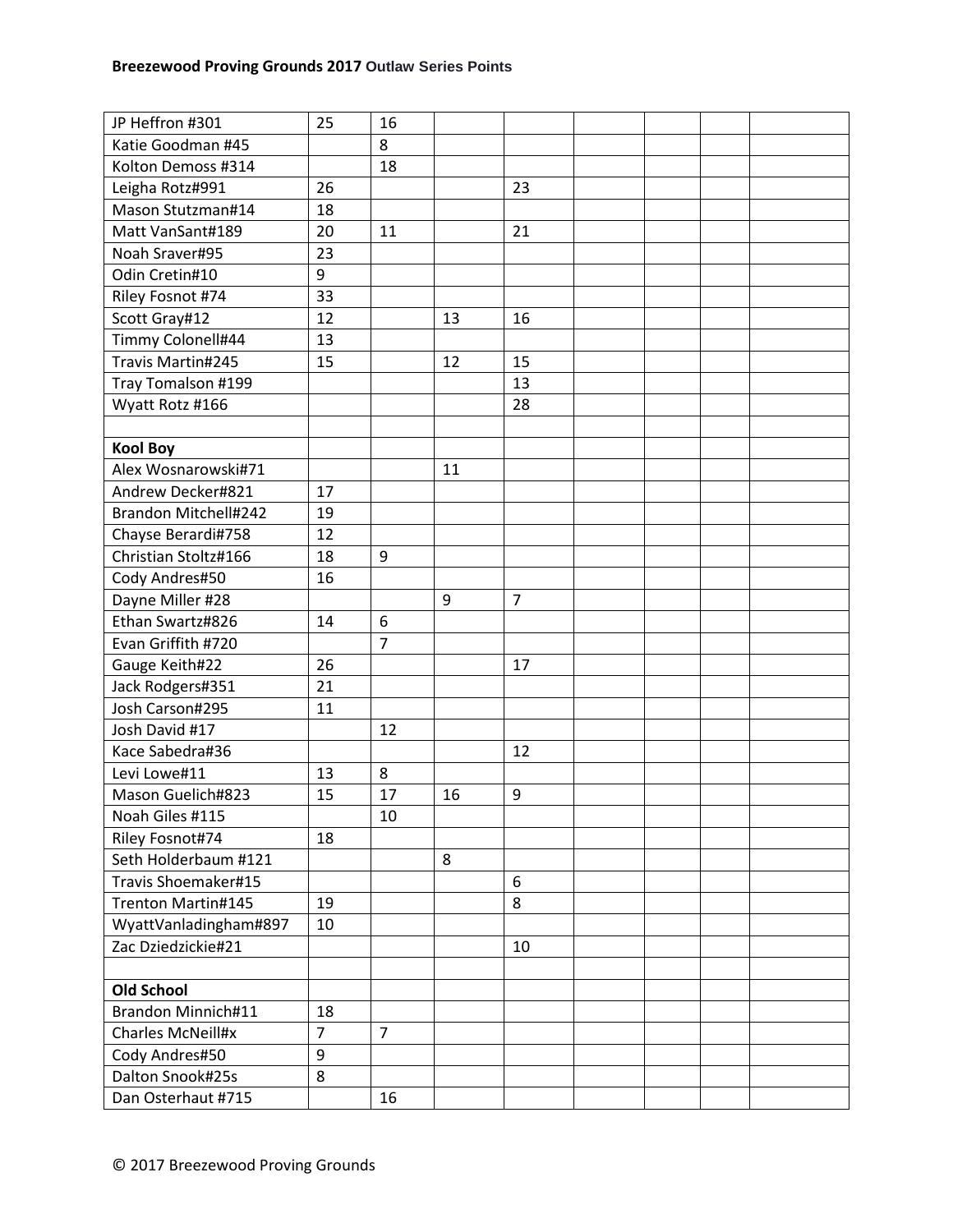| Dayne Miller #2                       |                                     | 9               | 9               |                 |  |  |
|---------------------------------------|-------------------------------------|-----------------|-----------------|-----------------|--|--|
| Eddie Byrd#81                         | 11                                  | 11              | 11              | 15              |  |  |
| Justin Hall #55                       |                                     |                 |                 | 10              |  |  |
| Scott Myers#34                        | 13                                  | 8               | 16              | 8               |  |  |
| Shane Jernigan #3                     |                                     | 6               |                 | 6               |  |  |
| Trenton Martin#145                    | 10                                  |                 |                 | $\overline{7}$  |  |  |
|                                       |                                     |                 |                 |                 |  |  |
| <b>Women Open</b>                     |                                     |                 |                 |                 |  |  |
| Amy Hafer#86                          | $\overline{7}$                      | 6               |                 | 6               |  |  |
| Ashley Wetzel #233                    |                                     | 8               |                 |                 |  |  |
| <b>Britnee McMahon#11</b>             | 8                                   | 9               |                 | $\overline{7}$  |  |  |
| Cassie Rupp#09                        | 9                                   | 11              | 10              | 9               |  |  |
| Catherine Couse#222                   | 10                                  |                 |                 |                 |  |  |
| Grace Payne#9                         | 19                                  | 20              | 15              |                 |  |  |
| Katie Dorsey #280                     |                                     | $\overline{7}$  |                 |                 |  |  |
| Katie Goodman #45                     |                                     | 10              |                 |                 |  |  |
| Kimberly Phomsopha#99                 | 6                                   |                 |                 |                 |  |  |
| Leigha Rotz #991                      |                                     |                 |                 | 14              |  |  |
| Leigha Rotz#991                       | 14                                  |                 |                 |                 |  |  |
| Miranda Stuckey #88                   |                                     | 13              |                 |                 |  |  |
| Robyn Greer#919                       | 11                                  | 15              | $\overline{7}$  |                 |  |  |
|                                       |                                     |                 | 8               |                 |  |  |
| Tiffany Fanala #232                   | 12                                  | 12              |                 |                 |  |  |
| <b>Open Trophy</b>                    |                                     |                 |                 |                 |  |  |
|                                       |                                     |                 |                 |                 |  |  |
|                                       |                                     |                 | 1 <sup>st</sup> | 1 <sup>st</sup> |  |  |
| Bret Shipley#702                      | $q^{th}$                            | 5 <sup>th</sup> |                 |                 |  |  |
| Cameron Matz #9                       | 3 <sup>rd</sup>                     | 1 <sup>st</sup> |                 |                 |  |  |
| Cameron Phomsopha #113                | 2 <sup>nd</sup>                     |                 |                 |                 |  |  |
| Chance Watro #97                      |                                     |                 |                 | 3 <sup>rd</sup> |  |  |
| Daniel Henry#137                      |                                     | 2 <sup>nd</sup> |                 | 5 <sup>th</sup> |  |  |
| Dustin Mallow #58                     | 1 <sup>st</sup>                     |                 |                 |                 |  |  |
| Dylan Sharp #311                      | 5 <sup>th</sup>                     |                 |                 |                 |  |  |
| Dylon Coon #78                        |                                     |                 | 4 <sup>th</sup> |                 |  |  |
| Greg Asher#413                        |                                     |                 |                 | 4 <sup>th</sup> |  |  |
| Gregory Couse #222                    | 4 <sup>th</sup>                     | $3^{\text{rd}}$ | 2 <sup>nd</sup> |                 |  |  |
| Hunter Hillyard #8                    |                                     |                 | 3 <sup>rd</sup> |                 |  |  |
| John Ashcraft #x                      |                                     |                 |                 | 2 <sup>nd</sup> |  |  |
| Josh Howser #718                      |                                     |                 |                 |                 |  |  |
| Kevin Clark #87                       |                                     |                 | 5 <sup>th</sup> | 8 <sup>th</sup> |  |  |
| Lucas Agee #256                       | $13^{th}$<br>6 <sup>th</sup>        |                 |                 |                 |  |  |
| Matthew Café #831                     |                                     |                 |                 |                 |  |  |
| Mike Feathers #447                    | $10^{\text{th}}$<br>7 <sup>th</sup> | 4 <sup>th</sup> |                 | 6 <sup>th</sup> |  |  |
| Nathan Rane #253                      | $8^{\text{th}}$                     |                 |                 |                 |  |  |
| Shane Benitez #556                    |                                     |                 |                 |                 |  |  |
| Shaun Cram #856                       | $12^{th}$                           |                 |                 |                 |  |  |
| Stash Breinich #158<br>Steve Frye #49 |                                     | 6 <sup>th</sup> |                 | $10^{th}$       |  |  |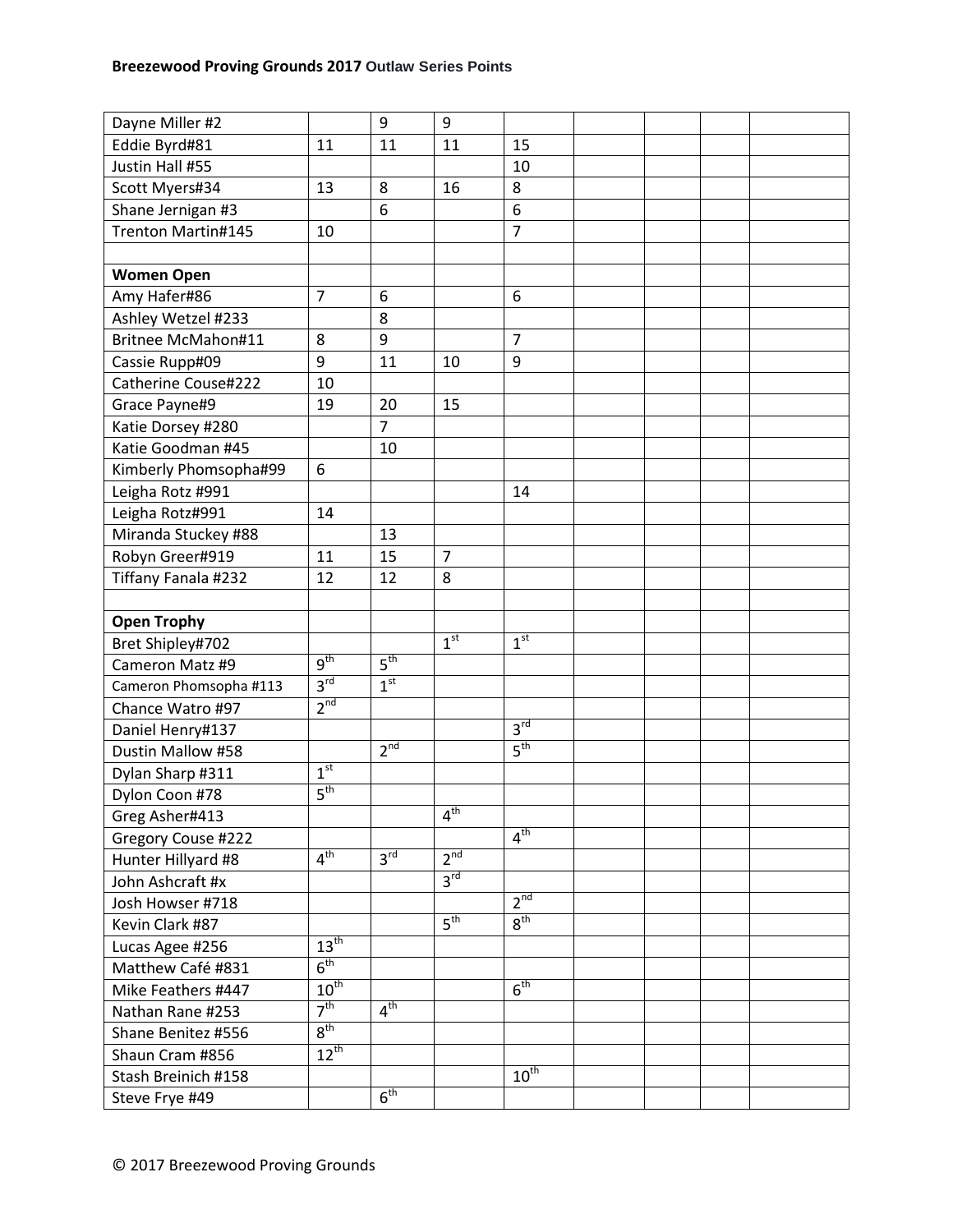| Steven Frye #49       |                        |                |                      | g <sup>th</sup>        |  |  |
|-----------------------|------------------------|----------------|----------------------|------------------------|--|--|
| Tyler Pennington #974 | $11^{\text{th}}$       |                |                      | 7 <sup>th</sup>        |  |  |
|                       |                        |                |                      |                        |  |  |
| 250 Beginner          |                        |                |                      |                        |  |  |
| Aaron Callihan #8     |                        |                | 21                   |                        |  |  |
| Andy Claar #247       |                        | 16             | 26                   | 22                     |  |  |
| Anthony Fama #49      |                        |                | 20                   | 14                     |  |  |
| Austin Crouse #11     |                        |                | 31                   |                        |  |  |
| Austin Monroe #6      | 13                     |                |                      | 13                     |  |  |
| Boris Funk#41         | 29                     |                |                      |                        |  |  |
| Brandon Falls#876     | 23                     |                |                      |                        |  |  |
| Brandon Ickes#64      | $38 - 1$ <sup>st</sup> |                |                      | $34-3^{rd}$            |  |  |
| Brandon James #432    | 8                      |                |                      |                        |  |  |
| Braxton Mitchell #242 | $34 - 1^{st}$          |                |                      |                        |  |  |
| Bryce Hoffman #12     |                        |                |                      | 9                      |  |  |
| Cadon Winn #22        | 16                     |                |                      |                        |  |  |
| Cameron Matz #9       | 21                     | 21             |                      |                        |  |  |
| Chris Brumbaugh #238  |                        | $\overline{7}$ | 16                   |                        |  |  |
| Chris West#426        | 11                     |                |                      | $\overline{7}$         |  |  |
| CJ Wilson #222        | 12                     |                |                      |                        |  |  |
| Clark Kammerer #51    |                        | 22             |                      |                        |  |  |
| Cody Etters #119      | 13                     |                |                      |                        |  |  |
| Colt Shannon #220     | $29-2^{nd}$            |                |                      |                        |  |  |
| Colten Stutzman #45   | 18                     |                |                      |                        |  |  |
| Damon Strayer#296     | 20                     |                |                      |                        |  |  |
| Derek Keeseman #26    | 15                     |                |                      | 25                     |  |  |
| Devon Stump #3        |                        |                |                      | 12                     |  |  |
| Dustin Corle #554     | $33-2^{nd}$            |                |                      |                        |  |  |
| Hunter Durler #338    |                        | 13             |                      | 21                     |  |  |
| Hunter Dyer #288      | 25                     |                |                      |                        |  |  |
| Isaac Born #116       |                        | 12             |                      |                        |  |  |
| Jason Inverso #91     |                        |                |                      | 30                     |  |  |
| Jeffrey Bennett #17   | 23                     |                |                      |                        |  |  |
| Jeremy McCauley #113  | 14                     |                |                      | 17                     |  |  |
| Joe Calvert#12        | 27                     | 26             |                      | 29                     |  |  |
| John Conklin #3       |                        |                |                      | 15                     |  |  |
| Jordan Connell #142   |                        | 14             |                      | 31                     |  |  |
| Jordan James#241      | 12                     |                |                      |                        |  |  |
| Josh Buckner #430     |                        | 19             | 24                   | 18                     |  |  |
| Josh David #17        | 21                     | 17             |                      | 26                     |  |  |
| Justin Verbonitz #410 |                        | 11             |                      | 16                     |  |  |
| Kace Sabedra #36      |                        |                |                      | $41 - 1$ <sup>st</sup> |  |  |
| Kalim Snowberger #724 | 19                     |                |                      |                        |  |  |
| Kavan Holderbaum #110 |                        | 23             | $36-1$ <sup>st</sup> |                        |  |  |
| Lance Quick #10       | 22                     |                |                      |                        |  |  |
| Logan Rummell#133     | 25                     |                |                      |                        |  |  |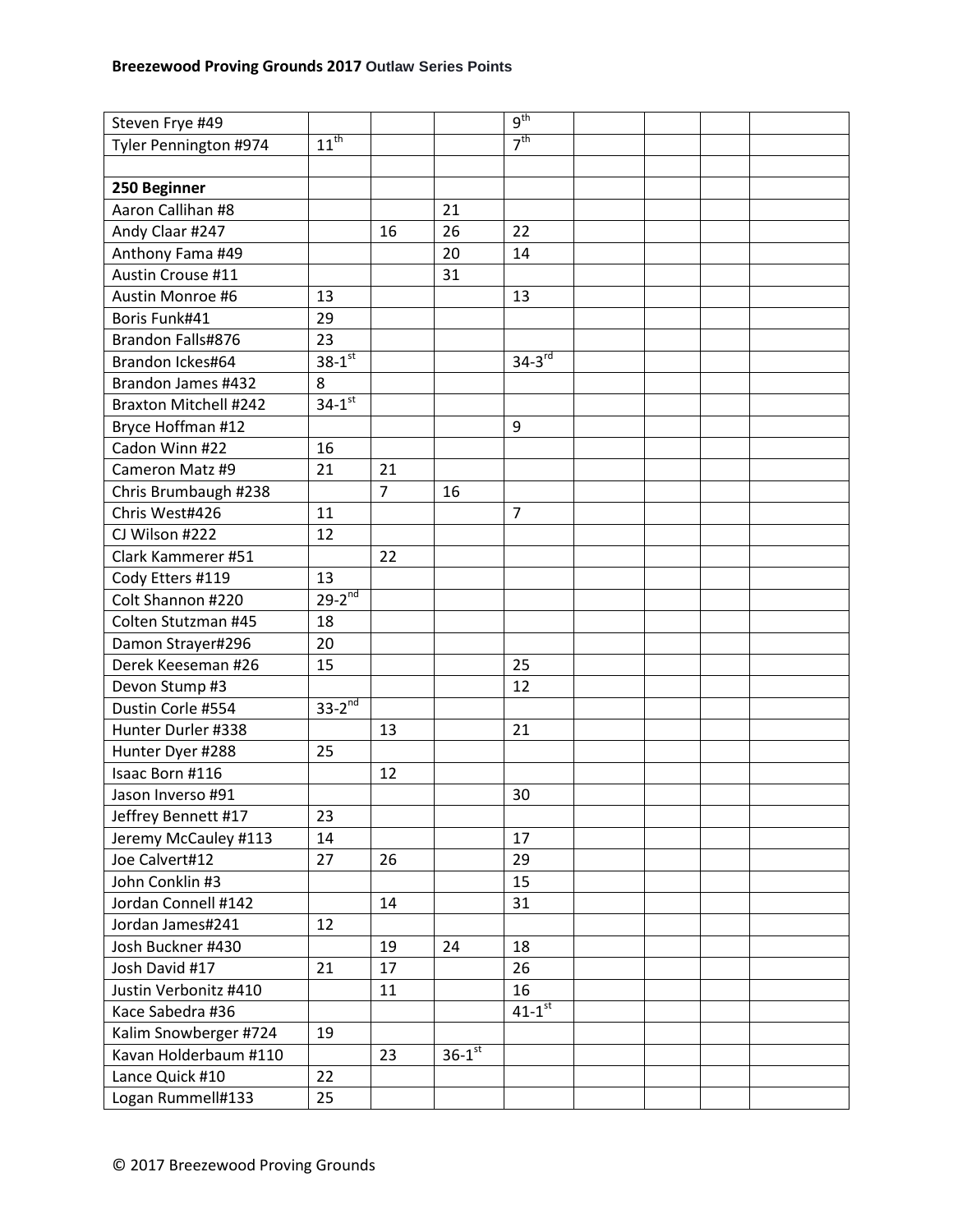| Lucas Agee #256                   | 15                   |                        |    |             |  |  |
|-----------------------------------|----------------------|------------------------|----|-------------|--|--|
| Luke Hahn #157                    |                      |                        |    | 11          |  |  |
| Mason Guelich #823                | 17                   | $27-3^{rd}$            | 27 | 33          |  |  |
| Matt Funk #37                     |                      |                        | 17 |             |  |  |
| Matt Heacock #718                 |                      |                        |    | 24          |  |  |
| Matt Walker#34                    | 30                   |                        |    |             |  |  |
| Miles Major#100                   | 9                    | 6                      |    | 10          |  |  |
| Nate Thomas #68                   |                      |                        |    | 19          |  |  |
| Nathan Rahe #253                  |                      | 20                     | 19 | 27          |  |  |
| Nick Eyer #263                    | 28                   | 18                     |    |             |  |  |
| Noah Giles #115                   | 17                   | 8                      |    |             |  |  |
| Quinn Cole #1                     | 24                   |                        |    |             |  |  |
| Robert Morris #158                | 10                   |                        |    | 6           |  |  |
| Ryan Mikulsky #109                | 26                   |                        |    |             |  |  |
| Sam Silfies #44                   | 14                   |                        |    |             |  |  |
| Sam Wilson #31                    | 22                   | 10                     |    |             |  |  |
| Shawn Long #26                    | 18                   |                        |    |             |  |  |
| TJ Rhode #33                      | 26                   | 15                     | 22 |             |  |  |
| Tommy Riccio #912                 | 20                   | 25                     | 28 | 23          |  |  |
| Trevor Black #32                  | $31-3$ <sup>rd</sup> |                        |    |             |  |  |
| Ty Claycomb #63                   |                      | $34-1$ <sup>st</sup>   |    |             |  |  |
| Tyler Adams #710                  |                      |                        | 29 | 32          |  |  |
| Tyler Laughard #418               | 10                   | 24                     | 25 | 28          |  |  |
| Tyler Rissinger#13                | 16                   |                        |    | 8           |  |  |
| Tyler Wildsmith #428              |                      |                        | 31 | $36-2^{nd}$ |  |  |
| Wyatt Everhart #510               | $27 - 3^{rd}$        | $29-2$ <sup>nd</sup>   | 23 | 20          |  |  |
| Zach Burger #316                  | 19                   | 9                      |    |             |  |  |
| Zack Cave #33                     | 24                   |                        |    |             |  |  |
| Zane Gehers #844                  | 11                   |                        |    |             |  |  |
|                                   |                      |                        |    |             |  |  |
| 450 Beginner                      |                      |                        |    |             |  |  |
| ? no number 5 <sup>th</sup> place | 27                   |                        |    |             |  |  |
| Aaron Haynes #879                 | 19                   |                        |    |             |  |  |
| Alden Helmickn #694               | 29                   |                        |    |             |  |  |
| Andy Morelli #11                  |                      |                        | 28 |             |  |  |
| Athen Hayes #815                  | 10                   |                        |    |             |  |  |
| Austin Karlinsey #111             | 28                   | 23                     |    | 18          |  |  |
| Ben Yahner #11                    | 17                   |                        |    |             |  |  |
| Brandon Buhr #340                 | 9                    |                        |    |             |  |  |
| Brandon Heist #99                 |                      |                        |    | 11          |  |  |
| Brandon Ickes #256                | $34-2^{nd}$          | $27 - 3$ <sup>rd</sup> |    |             |  |  |
| Bryce Hoffman #12                 | 11                   |                        | 17 |             |  |  |
| Cadon Winn #22                    | 11                   |                        |    |             |  |  |
| Charles Hropovich #09             |                      | 21                     | 24 | 20          |  |  |
| CJ Seek #616                      |                      | 25                     |    |             |  |  |
| Cody Stewart #22                  |                      | 12                     |    |             |  |  |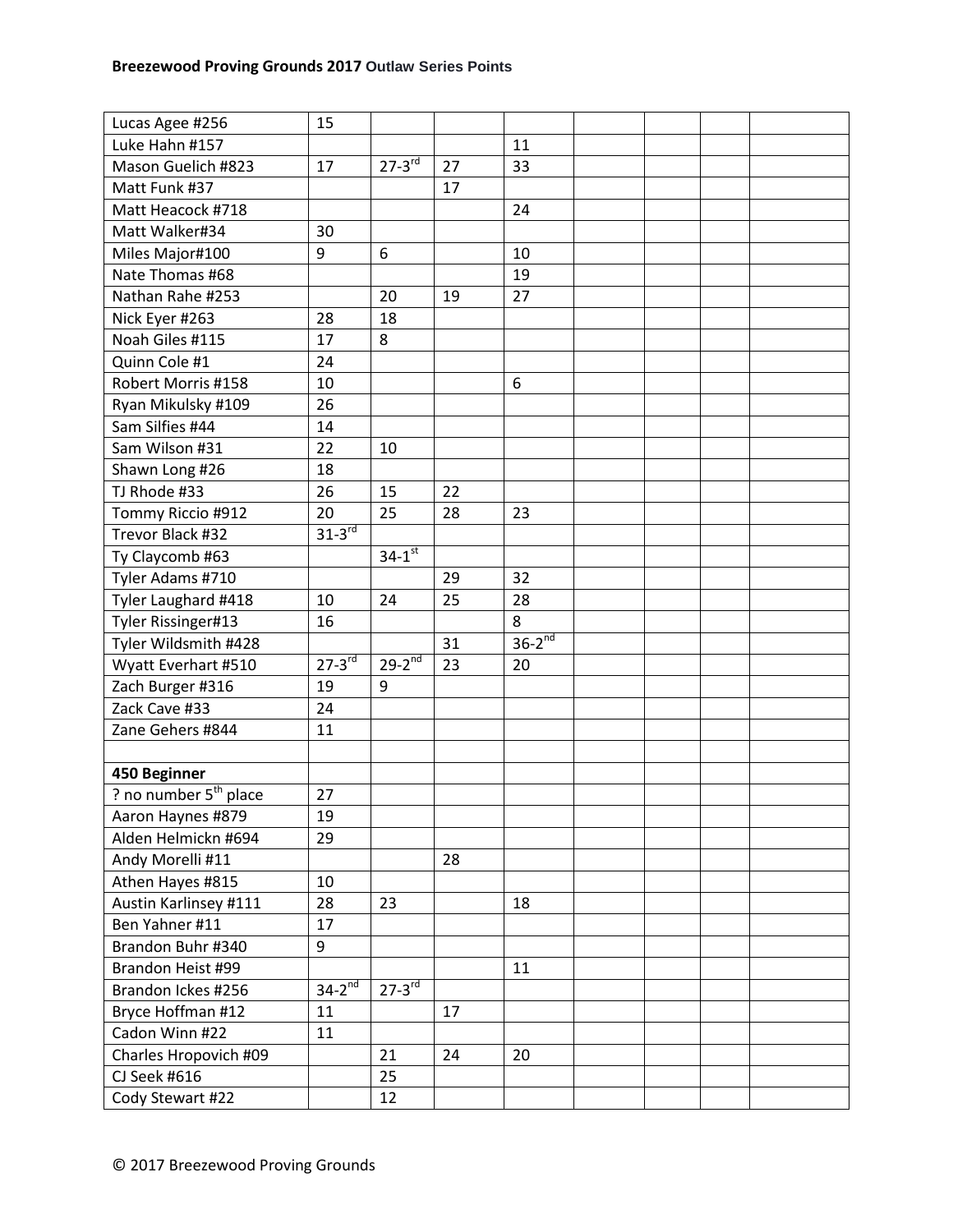| Colt Shannon #220     | 25                     |                        |               |                        |     |     |     |     |
|-----------------------|------------------------|------------------------|---------------|------------------------|-----|-----|-----|-----|
| Colton Walls #258     | 24                     |                        |               |                        |     |     |     |     |
| Dan Reinhardt #871    | 20                     |                        |               |                        |     |     |     |     |
| David Ramsey #99      |                        | 15                     | $32 - 3^{rd}$ | 15                     |     |     |     |     |
| Daylon Coon #78       | $31-2^{nd}$            |                        |               |                        |     |     |     |     |
| Derek Rice #401       | 21                     |                        |               |                        |     |     |     |     |
| Devin Adams #419      |                        |                        | 19            | 13                     |     |     |     |     |
| Devin Armstrong #114  | 19                     |                        |               |                        |     |     |     |     |
| Devin Boettner #94    | 18                     |                        |               |                        |     |     |     |     |
| Dustin Corle #554     | 23                     |                        |               |                        |     |     |     |     |
| Garrett Ward #3       |                        |                        |               | 19                     |     |     |     |     |
| Greg Martin #542      | $29-3^{rd}$            | $34 - 1$ <sup>st</sup> | 29            | 22                     |     |     |     |     |
| Hunter Dyer #288      | 26                     |                        |               |                        |     |     |     |     |
| Hunter Hillyard #8    | $39 - 1^{st}$          | $29-2^{nd}$            | $39 - 1^{st}$ | ***                    | *** | *** | *** | 107 |
| Jake Lowe #331        |                        | 16                     |               |                        |     |     |     |     |
| James Myers #XX       | 16                     |                        |               |                        |     |     |     |     |
| Jason Hawkins #23     | 23                     |                        |               |                        |     |     |     |     |
| Jeffrey Bennett #17   | $36 - 1$ <sup>st</sup> |                        |               |                        |     |     |     |     |
| Jeffrey Dull #454     | 17                     |                        |               |                        |     |     |     |     |
| Joe Calvert #225      | 22                     |                        | 31            | $33 - 1$ <sup>st</sup> |     |     |     |     |
| John Tezzatti #692    | 26                     |                        |               |                        |     |     |     |     |
| Jonathan Flesher #14  | 30                     |                        |               |                        |     |     |     |     |
| Jordan Shode #55      |                        |                        |               | 17                     |     |     |     |     |
| Josh Warner #85       | 18                     | 17                     |               | 16                     |     |     |     |     |
| Joshua Helbers #157   | 15                     | 14                     |               |                        |     |     |     |     |
| Kalim Snowberger #724 | 14                     |                        |               |                        |     |     |     |     |
| Kavan Holderbaum #110 |                        | 26                     | $34-2^{nd}$   |                        |     |     |     |     |
| Luke Ickes #236       |                        |                        | 26            |                        |     |     |     |     |
| Mark Frahn #2         |                        | 11                     |               |                        |     |     |     |     |
| Matt Gilbert #393     |                        |                        | 21            |                        |     |     |     |     |
| Matt Wisor #454       |                        |                        |               | 14                     |     |     |     |     |
| Mike Feathers #447    | 31                     |                        |               | 23                     |     |     |     |     |
| Nathan Rahe #253      | 20                     |                        | 22            | 25                     |     |     |     |     |
| Nick Botteicher #75   | 12                     |                        |               |                        |     |     |     |     |
| Noah Franklin #197    | 13                     | 10                     |               | 12                     |     |     |     |     |
| Peter Colinell #97    | 12                     |                        |               |                        |     |     |     |     |
| Riley Shaffer#827     | 25                     |                        | 27            |                        |     |     |     |     |
| Ryan Novella #517     | 15                     |                        |               |                        |     |     |     |     |
| Sam Wilson #31        | 21                     | 19                     |               |                        |     |     |     |     |
| Scott Walter #714     |                        |                        | 15            |                        |     |     |     |     |
| Stephen Friend #728   | 27                     |                        |               |                        |     |     |     |     |
| Steve Ferguson #287   |                        |                        | 23            |                        |     |     |     |     |
| Steven Frye #49       |                        | 22                     |               |                        |     |     |     |     |
| Steven Streletz #799  | 13                     |                        | 20            |                        |     |     |     |     |
| Timmy Colonell #44    | 10                     |                        |               |                        |     |     |     |     |
| Tony Leaf #11         |                        |                        | 14            |                        |     |     |     |     |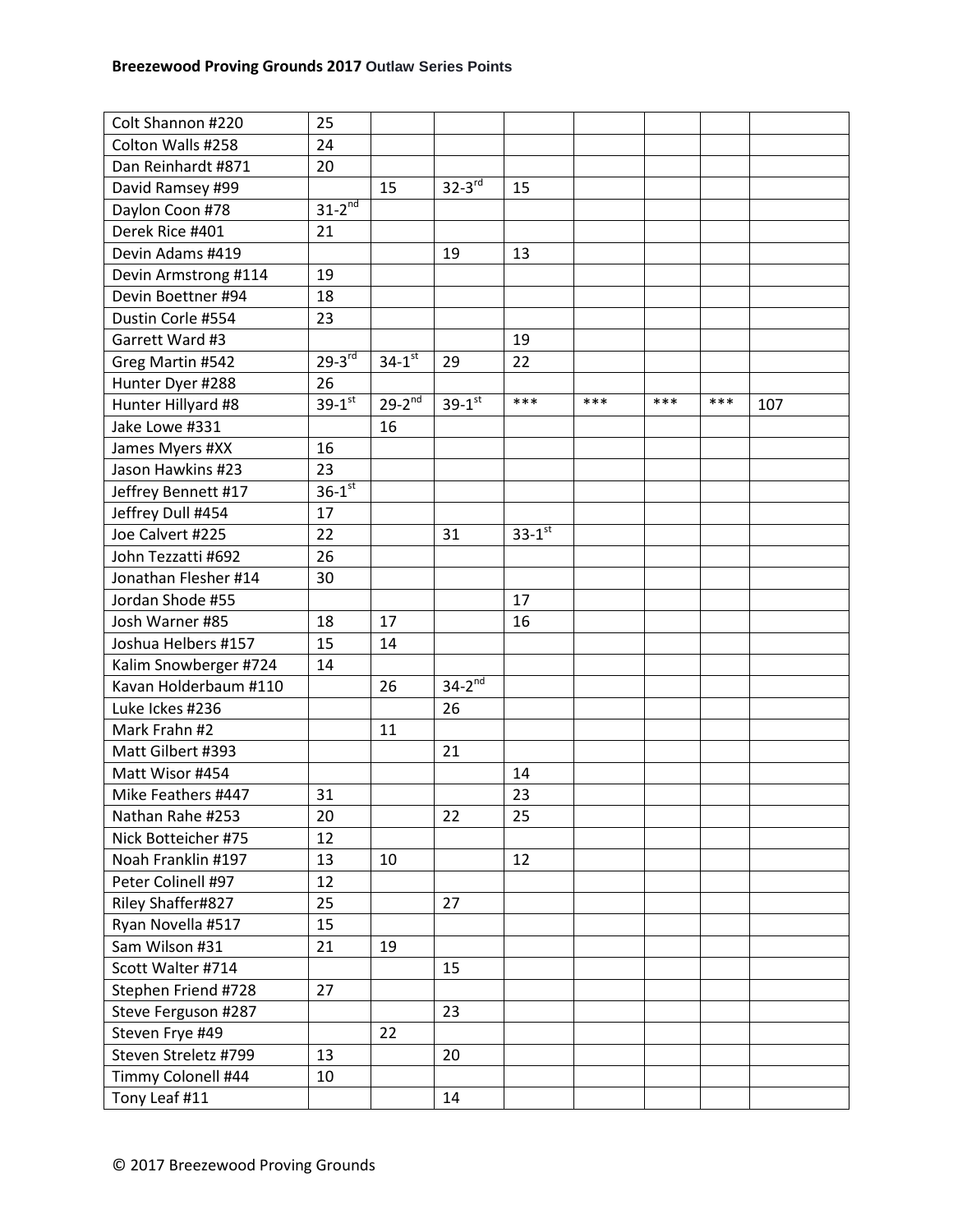| Travis Gutshall #8     | 16                   | 13             |    |                |  |  |
|------------------------|----------------------|----------------|----|----------------|--|--|
| Travis Kibe #305       |                      | 18             | 16 | $26-3^{rd}$    |  |  |
| Travis Ritter #420     | 24                   |                |    |                |  |  |
| Trent Russler #212     | 28                   |                |    | $28 - 2^{nd}$  |  |  |
| Ty Claycomb #63        |                      | 19             | 25 |                |  |  |
| Tyler Adams #710       |                      |                |    | 24             |  |  |
| Tyler Laughard #418    | 14                   | 24             |    | 21             |  |  |
| Tylor Tressler #310    | 22                   |                |    |                |  |  |
| Wyatt Everhart #510    | $32-3$ <sup>rd</sup> | 20             | 30 |                |  |  |
|                        |                      |                |    |                |  |  |
|                        |                      |                |    |                |  |  |
| 250 Intermediate       |                      |                |    |                |  |  |
| Aaron Dravk #607       | 28                   | 13             |    |                |  |  |
| Andrew Decker #821     | 18                   |                |    |                |  |  |
| Ari Ramond #740        | 10                   |                | 12 | $\overline{7}$ |  |  |
| Brendon Black #41      | 31                   |                |    |                |  |  |
| Caleb Walls #259       | 22                   |                |    |                |  |  |
| Cameron Phomsopha #113 | 30                   | 14             |    |                |  |  |
| Carson Good #454       |                      |                | 11 |                |  |  |
| Chance Weiro #97       | 33                   |                |    |                |  |  |
| Chris Hoffman #051     | 38                   | 8              | 22 | 23             |  |  |
| Christian Stoltz #166  | 16                   | 11             |    |                |  |  |
| Dakota Nyul #41        | 17                   |                |    |                |  |  |
| Dalton Snook #25s      | 26                   | 10             | 10 | 14             |  |  |
| Dan Osterhout #715     | 20                   | 9              |    |                |  |  |
| Dustin Mallow #58      |                      |                |    | 18             |  |  |
| Eran Pielert #292      | 12                   | $\overline{7}$ |    |                |  |  |
| Gage Riggle #161       | 24                   |                |    |                |  |  |
| Grant Garber #217      | 19                   |                | 15 | 15             |  |  |
| Gregory Couse #222     |                      |                |    | 16             |  |  |
| Kevin Clark #81        | 14                   | 6              |    | 11             |  |  |
| Mark Compton #423      | 21                   |                |    |                |  |  |
| Michael Ashby #56      | 27                   | 16             | 14 | 10             |  |  |
| Nathan Murphy #127     |                      | 21             |    |                |  |  |
| Ryan Taylor #2         | 23                   |                |    |                |  |  |
| Sage Minteer #95       |                      |                |    | 9              |  |  |
| Shawn Anders #134      | 29                   |                | 17 |                |  |  |
| Stash Breinich #158    | 13                   |                | 13 | 8              |  |  |
| Tanner Adams #729      | 15                   |                |    |                |  |  |
| Tiffany Fanala #232    | 8                    |                |    |                |  |  |
| Tyler Jones #22        | 11                   | 12             |    |                |  |  |
| Tyler Pennington #974  | 9                    |                |    | 13             |  |  |
| Tyler Sweigard #342    | 25                   |                |    |                |  |  |
| Zac Dziedzickie #21    |                      |                |    | 12             |  |  |
|                        |                      |                |    |                |  |  |
|                        |                      |                |    |                |  |  |
|                        |                      |                |    |                |  |  |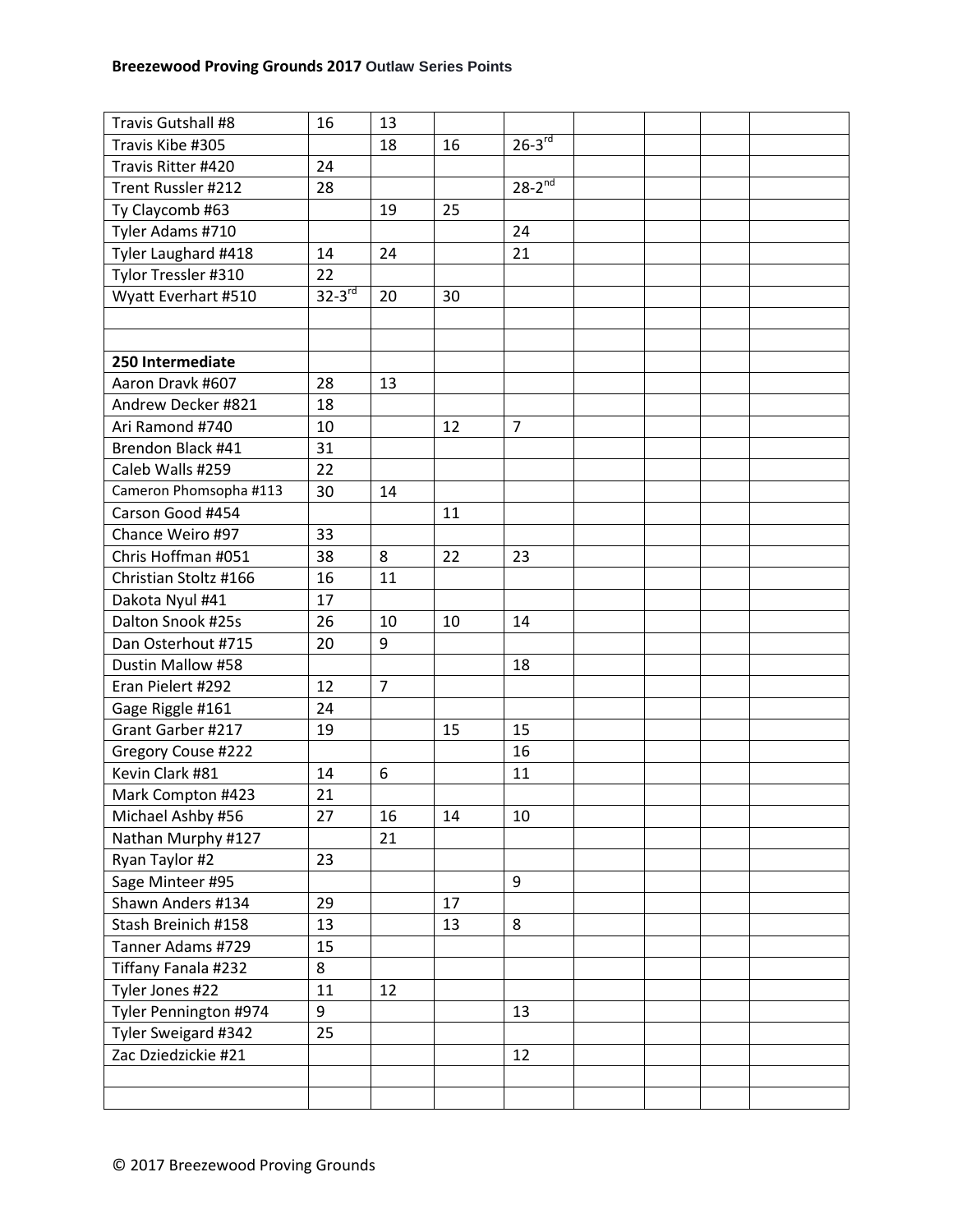| 450 Intermediate     |    |                |                |                |  |  |
|----------------------|----|----------------|----------------|----------------|--|--|
| Aaron Dravk #x       |    |                |                | 16             |  |  |
| Adam Miller#57       | 18 | 13             | 13             | 9              |  |  |
| Austin Bear#927      | 24 |                |                |                |  |  |
| Austin Hollen#224    | 21 | 15             | 10             | 8              |  |  |
| Brandon Smith#142    | 9  |                |                |                |  |  |
| Brett Pochet#225     | 8  | 12             | 18             | 23             |  |  |
| Cadan Burke #420     |    | 8              | 8              |                |  |  |
| Casey Dayne#34       |    | 10             |                |                |  |  |
| Chris Hoffman#051    | 26 |                | 9              | 18             |  |  |
| Clinton Barclay#27   | 12 | 9              |                | 14             |  |  |
| Collin Kavch#73      | 27 |                |                |                |  |  |
| Cory Wilkes #203     |    |                | $\overline{7}$ |                |  |  |
| Dakota Nyul#41       | 20 |                |                |                |  |  |
| Daniel Henry #137    |    |                |                | 13             |  |  |
| Dustin Ebaugh#82     | 22 |                |                |                |  |  |
| Dylan Shoop#311      | 29 |                |                |                |  |  |
| Eddie Kertz#103      | 32 |                |                |                |  |  |
| Ethan Brown#215      | 19 |                |                |                |  |  |
| Frank Schaetzke #19  |    |                |                | 12             |  |  |
| Fred Herbst#x        | 23 |                |                |                |  |  |
| Gage Riggle#161      | 10 |                |                |                |  |  |
| Greg Asher #413      |    |                | 16             |                |  |  |
| Jason Winters#27     | 28 | 11             | 12             | 10             |  |  |
| Jeremy Whited#835    | 11 | $\overline{7}$ |                | 11             |  |  |
| John Selby#817       | 16 | 14             |                |                |  |  |
| Jonathan Rank #x     |    |                | 15             |                |  |  |
| Justin Hall #21      |    |                |                | $\overline{7}$ |  |  |
| Kevin Clark#87       | 15 |                |                |                |  |  |
| Nathan Murphy #127   |    | 22             |                |                |  |  |
| Randy Lawson#209     | 37 | 17             | 23             | 15             |  |  |
| Shane Benitez# 556   | 13 |                |                |                |  |  |
| Shawn Anders#134     | 17 |                | 14             |                |  |  |
| Tanner Adams#729     | 14 |                | 11             |                |  |  |
| Travis Schmucker #15 |    |                |                | 6              |  |  |
| Tyler Sweigart#342   | 25 |                |                |                |  |  |
| Zack Coons#69        | 30 |                |                |                |  |  |
|                      |    |                |                |                |  |  |
|                      |    |                |                |                |  |  |
| 250 Advanced         |    |                |                |                |  |  |
| Arie Rachard#643     | 14 |                |                |                |  |  |
| Billy Carling #513   |    | 15             |                |                |  |  |
| Brandon Minnich#11   | 10 |                |                |                |  |  |
| Bret Shipley#702     | 13 | 12             |                |                |  |  |
| Chad Wages#445       | 19 |                |                |                |  |  |
| Dustin Miller #188   |    | 11             |                |                |  |  |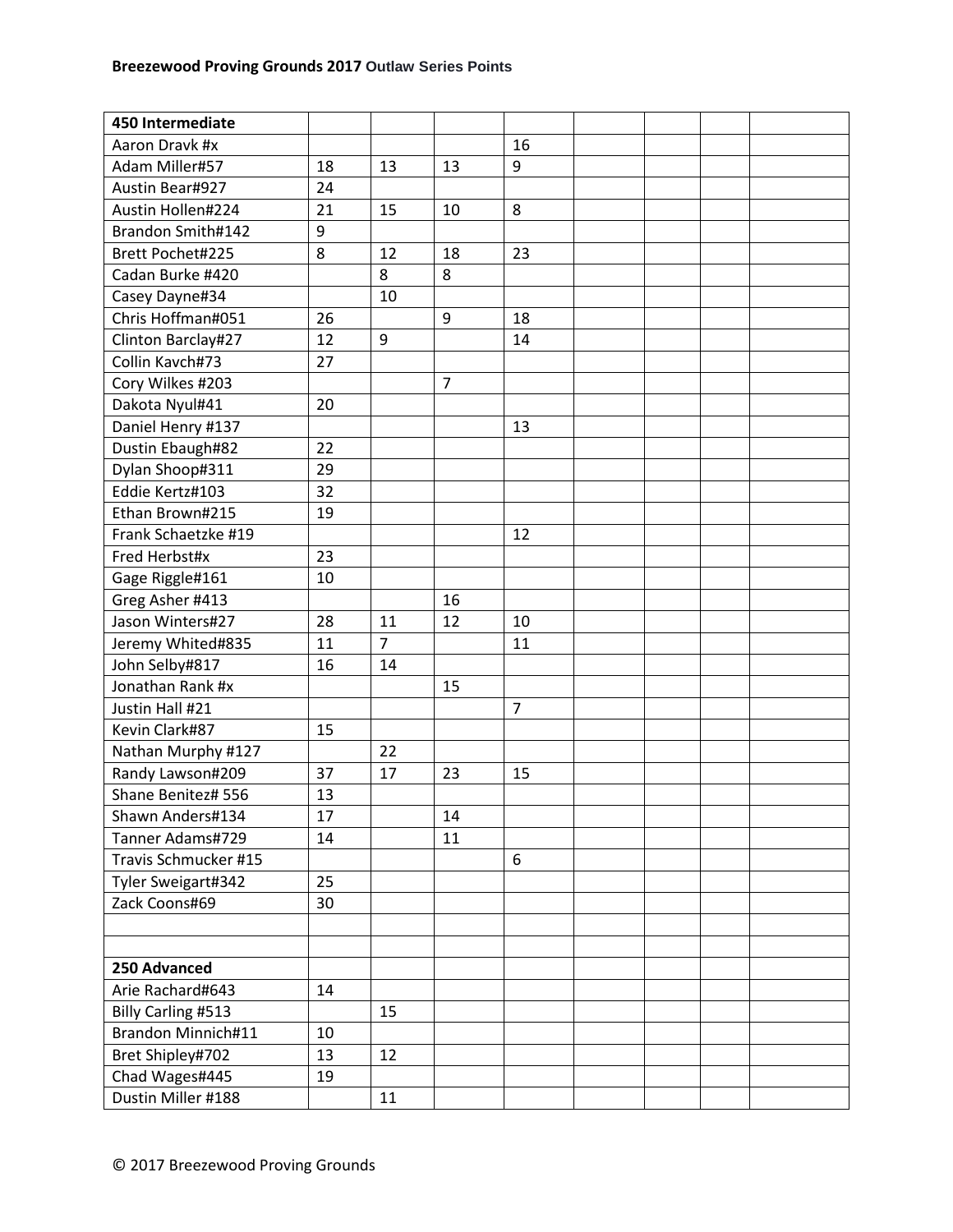| Garrett Smith#624      | 24             | 18 |    |                |  |  |
|------------------------|----------------|----|----|----------------|--|--|
| Jacob Runkles #18      |                |    | 8  |                |  |  |
| Jeff Miller #188x      |                | 9  |    |                |  |  |
| Jimmy Barry #18        |                | 13 |    |                |  |  |
| Joel Whitten#494       | 12             |    |    |                |  |  |
| Joey Deneen #22        |                | 23 | 13 |                |  |  |
| John Duckworth#621     | 11             |    |    |                |  |  |
| Kyle Snider#5          | 9              |    |    |                |  |  |
| Ronnie Demorest#90     | 15             | 14 |    |                |  |  |
| Scott Martin#45        | $\overline{7}$ |    | 6  | $\overline{7}$ |  |  |
| Tyler Stepek #314      |                | 16 |    |                |  |  |
| Vincent Harrison#297   | 8              |    |    |                |  |  |
| Wyatt Johnson #124     |                | 10 |    |                |  |  |
|                        |                |    |    |                |  |  |
| <b>450 Advanced</b>    |                |    |    |                |  |  |
| Aaron Houser#951       | 20             |    | 10 |                |  |  |
| Arie Rachard#643       | 19             |    |    |                |  |  |
| Billy Boot#800         | 25             |    |    |                |  |  |
| Billy Carling #513     |                | 15 |    |                |  |  |
| Brad Esper #27         |                | 18 |    |                |  |  |
| <b>Brandon Grimm#3</b> | 12             |    |    |                |  |  |
| Bret Shipley#02        | 11             | 8  |    | 9              |  |  |
| Chad Wages#445         | 23             |    |    |                |  |  |
| Cody Johnson#31        | 8              |    |    |                |  |  |
| Dustin Miller #188     |                | 13 |    |                |  |  |
| Garrett Smith#624      | 18             | 12 |    |                |  |  |
| Jacob Runkles#270      | 30             | 26 | 17 |                |  |  |
| Jason McConnell #724   |                | 19 |    |                |  |  |
| Jeff Miller #188x      |                | 7  |    |                |  |  |
| Jetti Pifer #605       |                |    | 9  |                |  |  |
| Jimmy Barry #18        |                | 9  |    |                |  |  |
| Joel Whitten#494       | 16             |    |    |                |  |  |
| Joey Deneen#257        | 22             | 16 | 12 |                |  |  |
| John Duckworth#621     | 15             |    |    |                |  |  |
| Josh Howser#718        | 13             | 14 | 8  | $\overline{7}$ |  |  |
| Paul Hrubochak #735    |                |    |    | 6              |  |  |
| Ronnie Demorest#90     | 21             | 10 |    |                |  |  |
| Shawn Sparkman#156     | 10             |    |    |                |  |  |
| Stephen Plank#719      | 9              |    |    |                |  |  |
| Steven Good#315        | 14             |    |    |                |  |  |
| Timmy Crosby #79       |                | 21 |    |                |  |  |
| Tyler Stepek #314      |                | 11 |    |                |  |  |
| Wyatt Johnson #124     |                | 17 |    |                |  |  |
|                        |                |    |    |                |  |  |
| Vet 30+ Open           |                |    |    |                |  |  |
| Chris Healey #193      |                | 10 | 15 |                |  |  |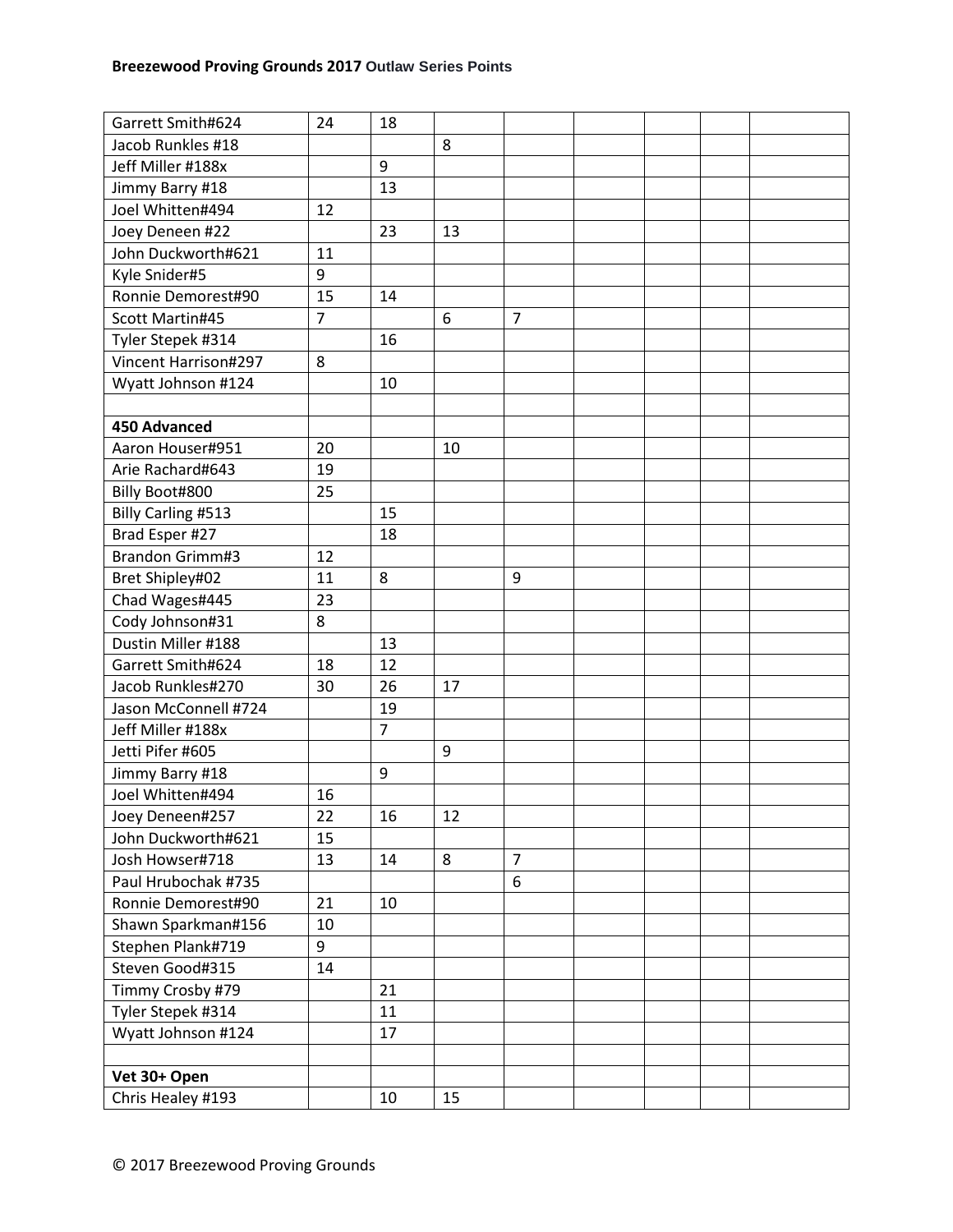| Derek Rice #401          |                |                |                | 10             |  |  |
|--------------------------|----------------|----------------|----------------|----------------|--|--|
| Frank Schaetzke #19      |                |                |                | 19             |  |  |
| Gary Zimmerman #5        |                |                |                | 13             |  |  |
| Jason Inverso #91        |                |                |                | 11             |  |  |
| Jason Trevenen#74        | 12             | 11             | 11             | 12             |  |  |
| John Gosnell #39         |                |                |                | 15             |  |  |
| Josh Chalfa#999          | 8              |                |                |                |  |  |
| Justin Grudek#664        | 18             |                |                |                |  |  |
| Justin McNeil #333       |                |                |                | 6              |  |  |
| Mark Howser#117          | 13             | 17             |                |                |  |  |
| Matt Grove#472           | 9              | 14             | 8              |                |  |  |
| Matt Heacock #718        |                |                |                | 9              |  |  |
| Michael Stover #392      |                |                | 12             |                |  |  |
| Mike Martin#1            | 15             | 9              | 14             | $\overline{7}$ |  |  |
| Mike Novella#319         | 14             | 12             | 16             |                |  |  |
| Mike Payne#75            | 24             | 19             | 21             |                |  |  |
| Paul Hrubochak#735       | 21             | 16             | 18             | 16             |  |  |
| Randy Lawson#209         | 29             | 24             | 26             | 26             |  |  |
| Ron Heidel#621           | 10             |                | 10             | 17             |  |  |
| Ron Ott #514             |                | $\overline{7}$ |                | 8              |  |  |
| Ryan Taylor#2            | 19             |                |                |                |  |  |
| Scott Martin#45          | 20             |                | 19             | 21             |  |  |
| Scott Myers#34           | 17             | 15             | 13             | 18             |  |  |
| Stephen Plank#719        | 22             |                |                |                |  |  |
| Tom Riccio #912          |                | 13             | 9              |                |  |  |
| Travis Gutshall #8       |                | 8              |                |                |  |  |
| Vince Nolt#05            | 16             |                | 17             | 14             |  |  |
| Zach Coons#69            | 11             |                |                |                |  |  |
|                          |                |                |                |                |  |  |
| Senior 45+ Open          |                |                |                |                |  |  |
| Bill Lauver#442          | 10             | $\overline{7}$ | 11             | 9              |  |  |
| Bryan Haynes#400         | 6              |                |                |                |  |  |
| David Anderson #55       |                |                | 9              |                |  |  |
| Don Breinich #457        |                |                | $\overline{7}$ | 6              |  |  |
| Jody Nevling #338        |                |                |                | 19             |  |  |
| John Gosnet #39          |                |                |                | 10             |  |  |
| Mark Howser#117          | 11             | 9              | 8              | 12             |  |  |
| Matt Losch#71            | 8              |                |                | $\overline{7}$ |  |  |
| Paul Henry #137          |                |                |                | 11             |  |  |
| Paul Hrubochak#735       | 18             | 14             | 16             | 14             |  |  |
| Scott Habtret#313        | $\overline{7}$ |                |                |                |  |  |
| Scott McGill#854         | 13             |                |                |                |  |  |
| Steve Yingling#68        | 9              | 6              |                | 8              |  |  |
|                          |                |                |                |                |  |  |
| <b>Pit Bike Open</b>     |                |                |                |                |  |  |
| Braden Hinterberger #027 |                | 9              |                |                |  |  |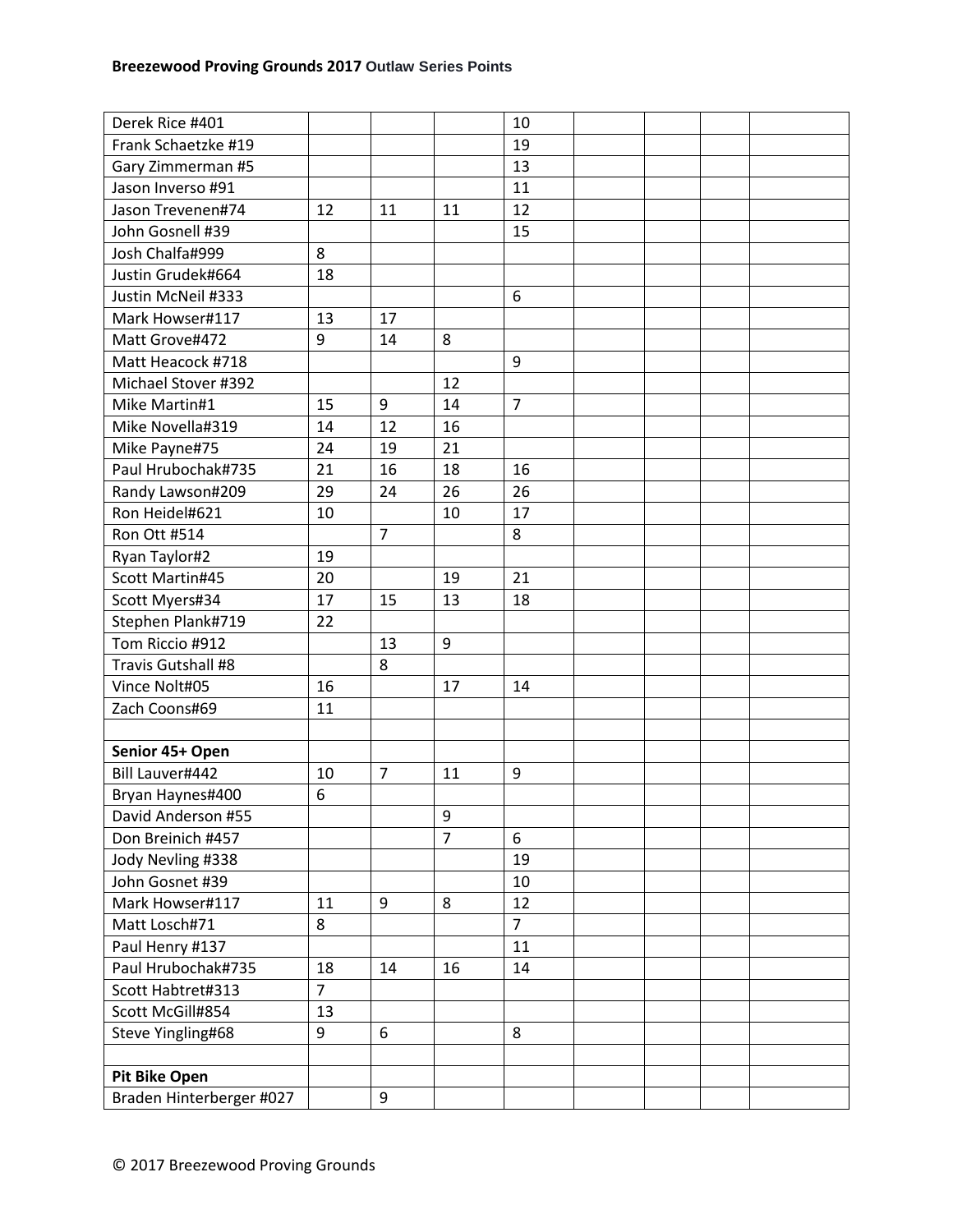| Cody Andres#50      | 11               |                |                |                |  |  |
|---------------------|------------------|----------------|----------------|----------------|--|--|
| Connor Cappetta #   |                  | $\overline{7}$ |                |                |  |  |
| Eddie Byrd#81       |                  | 14             |                |                |  |  |
| Jon Benaglio #715   |                  |                |                | 12             |  |  |
| Katie Goodman #45   |                  | 6              |                |                |  |  |
|                     |                  |                |                |                |  |  |
|                     |                  |                |                |                |  |  |
| <b>QUADS</b>        |                  |                |                |                |  |  |
|                     |                  |                |                |                |  |  |
| 50-70 Open          |                  |                |                |                |  |  |
| Aiden McGuire #19   |                  | 6              |                | $\overline{7}$ |  |  |
| Jack VanVarick #17  |                  | $\overline{7}$ | 12             |                |  |  |
| Jayden Shiffer#16   | 12               | 8              |                |                |  |  |
| Ryder Carter#1      |                  |                |                | 10             |  |  |
| Vincent Dillion #54 |                  | 15             | $\overline{7}$ | 15             |  |  |
| Zach Notarianni#9   | $\overline{7}$   | 10             |                | 8              |  |  |
|                     |                  |                |                |                |  |  |
| 90-125 Open         |                  |                |                |                |  |  |
| Adison Chornak#127  | 11               | 22             |                |                |  |  |
| Angel Coleman #427  |                  | $\overline{7}$ |                |                |  |  |
| Cameron Bash #36    |                  | 8              |                |                |  |  |
| Cameron Bash#36     | $\boldsymbol{9}$ |                |                | 8              |  |  |
| Cameron Kunkle#82   | $\overline{7}$   | 14             |                | 9              |  |  |
| Dakota Pittman #998 |                  | 10             | 19             | $\overline{7}$ |  |  |
| Dane Molander#488   | 18               | 6              |                | 11             |  |  |
| Jack VanVarick #17  |                  | 9              |                |                |  |  |
| Jake Colson#4       | 13               | 11             |                | 10             |  |  |
| Jayden Russell#14   | 10               | 15             |                | 13             |  |  |
| Jayden Shiffer #16  |                  | 13             |                |                |  |  |
| Seth Jaffe#329      | 6                |                |                |                |  |  |
| Shelby Shiamone #20 |                  | 12             |                |                |  |  |
| Vincent Dillion #54 |                  | 17             |                | 18             |  |  |
| Vincent Dillion#54  | 8                |                |                |                |  |  |
|                     |                  |                |                |                |  |  |
| 200/300 Open        |                  |                |                |                |  |  |
| Benny Franks#37     | 8                |                |                |                |  |  |
| Braden Shiamone #02 |                  | 19             |                |                |  |  |
|                     |                  |                |                | 6              |  |  |
| Cody Slick #272     |                  |                |                |                |  |  |
| Dane Molander#488   | 17               | 12             |                | 15             |  |  |
| Dylan Lowe#22       | 6                | 8              |                |                |  |  |
| Felecha Dashem#118  | $\overline{7}$   | $\overline{7}$ | $\overline{7}$ | $\overline{7}$ |  |  |
| Gabe Lukasik#9      | 9                | 9              | 12             | 10             |  |  |
| Joe Arcuri#961      | 10               | 11             |                |                |  |  |
| Max Shiffer #14     |                  | 14             |                |                |  |  |
| Tyler Notarianni#6  | 12               | 10             |                | 8              |  |  |
|                     |                  |                |                |                |  |  |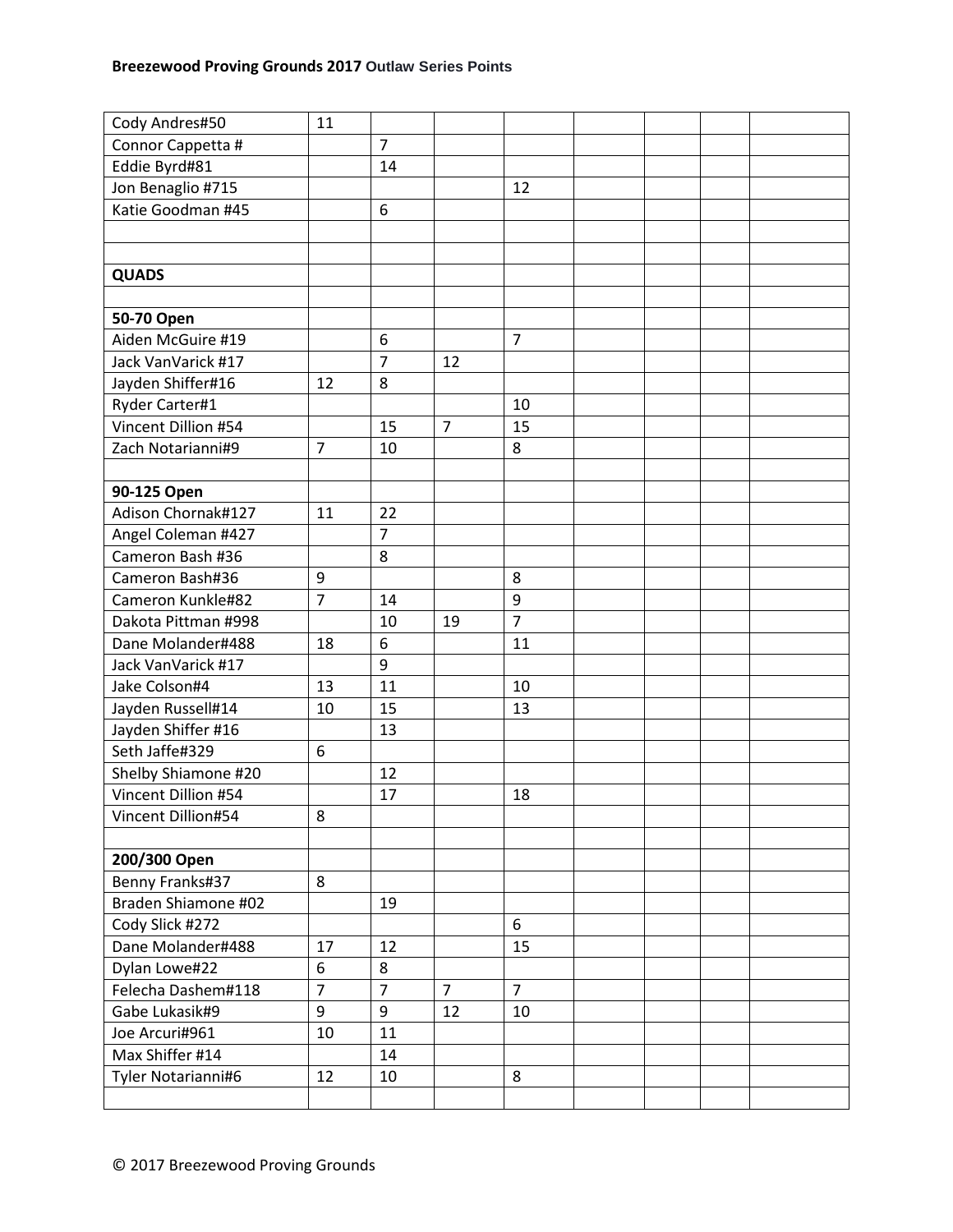| 400 Open              |                        |                      |                |                        |  |  |
|-----------------------|------------------------|----------------------|----------------|------------------------|--|--|
| Cody Slick#272        | 11                     |                      |                |                        |  |  |
| Dave Keller #77       |                        |                      | 12             |                        |  |  |
| Robert Silfies #22    |                        |                      |                | 11                     |  |  |
| Tim Burkholder #717   |                        |                      | $\overline{7}$ |                        |  |  |
|                       |                        |                      |                |                        |  |  |
| <b>Open Beginner</b>  |                        |                      |                |                        |  |  |
| Adam Whary#512        | $24 - 1^{st}$          |                      |                |                        |  |  |
| Andy Rook#31          | 16                     |                      |                |                        |  |  |
| Austin Lewis #343     |                        |                      |                | 13                     |  |  |
| Cameron Graybill#888  | $24 - 1^{st}$          |                      |                | $19-3^{rd}$            |  |  |
| Chase Fetterman#82    | 15                     |                      |                |                        |  |  |
| Corey Weaverlings#69c | 13                     | $20-2^{nd}$          | $16-2^{nd}$    | 18                     |  |  |
| Corey Zamenski#11     | 12                     |                      |                |                        |  |  |
| Dakota Radcliff #333  |                        |                      | $21 - 1^{st}$  | $26 - 1$ <sup>st</sup> |  |  |
| Damian Sheaffer#56    | 9                      |                      |                |                        |  |  |
| Dereck Hill#727       | 12                     |                      |                |                        |  |  |
| Devin Adams #41       |                        |                      |                | 9                      |  |  |
| Devin Woodward#21     | 14                     |                      |                | 16                     |  |  |
| Douglas Fisher#416    | 10                     |                      |                |                        |  |  |
| Howard Lowe#118       | $19-2^{nd}$            | 16                   | 9              | 14                     |  |  |
| John Lebarron#9H      | $17 - 3$ <sup>rd</sup> |                      |                |                        |  |  |
| Jonathan Hess#13      | 16                     | $18-3^{rd}$          |                |                        |  |  |
| Josh Atkins#19        | $19-2^{nd}$            |                      |                | $21-2^{nd}$            |  |  |
| Kaden Gingras#003     | 8                      | 15                   | 13             | 11                     |  |  |
| Kian Kissinger#119    | 11                     |                      |                |                        |  |  |
| Kyle Hartley#6        | 10                     |                      |                |                        |  |  |
| Lance Slaterback#242  | $17-3$ <sup>rd</sup>   |                      | $14-3^{rd}$    |                        |  |  |
| Mikayla Wolfe#24      | $\overline{7}$         | 12                   | 12             | 10                     |  |  |
| Rusty Morder #920     |                        |                      |                | 12                     |  |  |
| Ryan Post#88          | 15                     | $25-1$ <sup>st</sup> |                |                        |  |  |
| Scott Wolfe #22       |                        | 13                   |                | 8                      |  |  |
| Thomas Briel#997      | 11                     |                      |                |                        |  |  |
| TJ Notarianni#32      | 9                      | 14                   |                | 15                     |  |  |
| Tyler Asher #13x      |                        |                      | 11             |                        |  |  |
| Tyler Halbleib#216    | 13                     |                      | 10             |                        |  |  |
| Tyler Marlin #16      |                        | 17                   |                |                        |  |  |
| Tyler Moore#74        | $\overline{7}$         |                      |                |                        |  |  |
| Tyler Notarianni #4   |                        |                      |                | 17                     |  |  |
| Tyler Wildsmith#428   | 14                     |                      |                |                        |  |  |
| Zach Stout#126        | 8                      |                      |                |                        |  |  |
|                       |                        |                      |                |                        |  |  |
| Open Intermediate     |                        |                      |                |                        |  |  |
| Andrew Pompa#171      | 8                      |                      |                |                        |  |  |
| Andrew Ricketts#428   | 13                     |                      | 9              | $\overline{7}$         |  |  |
| Brandon Elliot #088   |                        |                      |                | 10                     |  |  |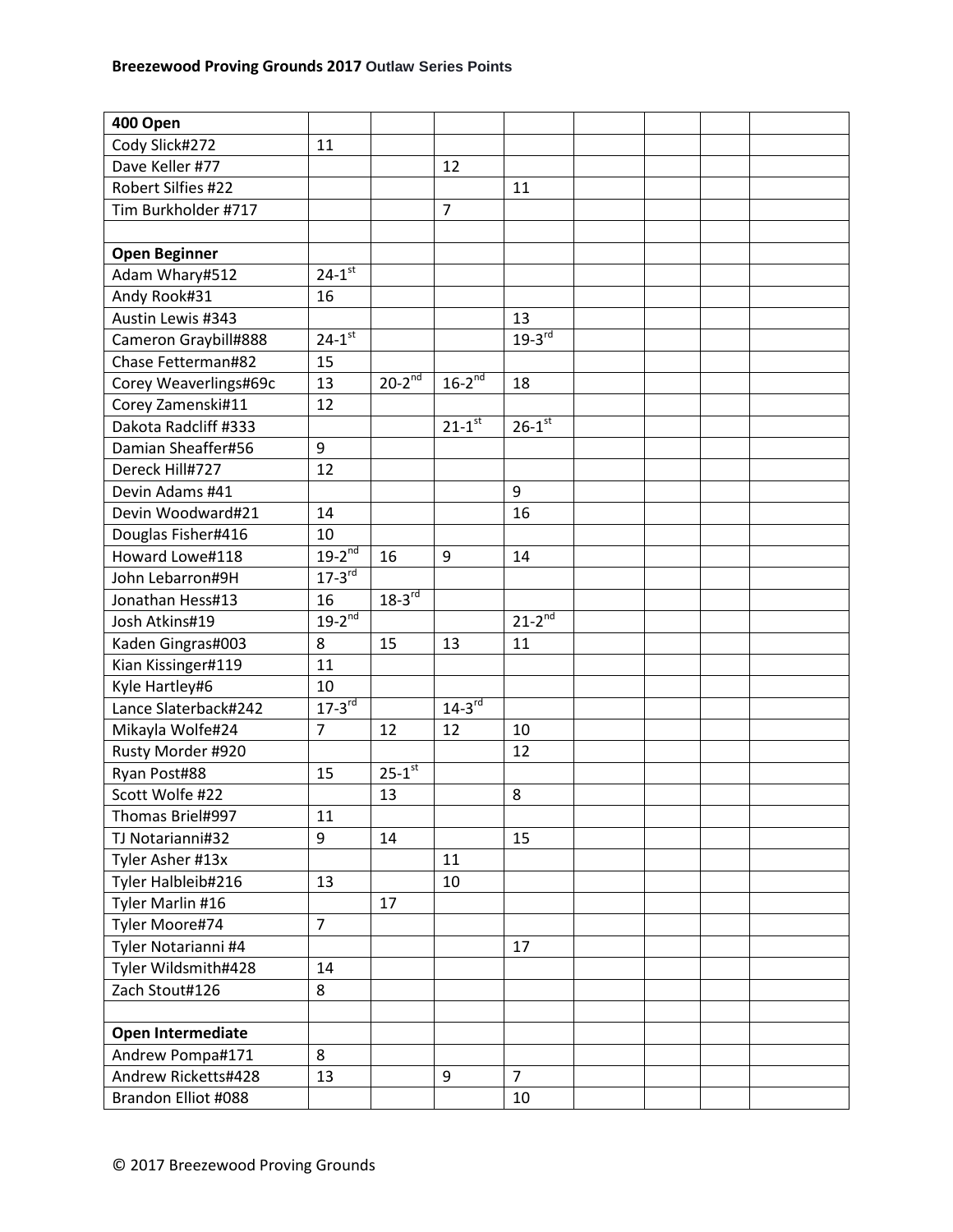| Chris Leitzel #97     |                  | 10             |                |                |  |  |
|-----------------------|------------------|----------------|----------------|----------------|--|--|
| Cody Naugle#62        | 13               | 21             | 13             | 17             |  |  |
| Cody Slick#272        | $\overline{7}$   |                |                |                |  |  |
| Cole Wertz#21         | 14               | 11             | 10             | 14             |  |  |
| Dante Leon#89         | 10               |                |                |                |  |  |
| Drew Flinchum#101     | 12               |                |                |                |  |  |
| Dylan Aungst #151     |                  |                |                | 11             |  |  |
| Hunter Grimes#758     | 16               |                |                |                |  |  |
| Jacob Ryan#75         | $\overline{7}$   | 6              | 11             |                |  |  |
| James Heninger#95     | 12               |                |                |                |  |  |
| Jimmy Funk#10         | 16               | 13             | 20             | 25             |  |  |
| John Wiesheier#524    | 11               | 12             |                | 9              |  |  |
| Josh Whetstone#02     | 6                |                |                |                |  |  |
| Justin Grimm #821     |                  |                | 12             | 15             |  |  |
| Kyle Denkovich#7      | $\boldsymbol{9}$ | 9              | 8              |                |  |  |
| Lance SLaterback #242 |                  |                |                | 12             |  |  |
| Max Shiffer#14        | 11               | 14             |                | 8              |  |  |
| Mike Briscoe#1        | 9                |                |                |                |  |  |
| Mike Weaber #51       |                  |                |                | 13             |  |  |
| Paul Savino#418       | 14               |                |                | 16             |  |  |
| Ryan Fosnot#749       | 21               |                |                |                |  |  |
| Ryan Shell #713       |                  |                |                | 18             |  |  |
| Strett Ryan#15        | 10               | $\overline{7}$ |                |                |  |  |
| Travis Loring#28      | 8                |                |                |                |  |  |
| Trevor Bulger#004     | 21               | 16             | 15             | 20             |  |  |
| Tyler Smith #15x      |                  | 8              |                |                |  |  |
|                       |                  |                |                |                |  |  |
| <b>Open Advanced</b>  |                  |                |                |                |  |  |
| Adam Plume #8         |                  | $\overline{7}$ | 10             |                |  |  |
| Andy Ehrenzeller#55   | 19               |                |                |                |  |  |
| Brandon Krone#897     | 11               | 9              | 9              | 6              |  |  |
| Brandon Romito #x     |                  | 10             |                |                |  |  |
| Brenton Stein#28      | 16               | 13             |                | 9              |  |  |
| Brock Jumper#112      | 13               |                |                |                |  |  |
| Dayton Buhrman#56     | 12               | 12             | 8              | 10             |  |  |
| Hunter Dentler#35D    | 9                |                |                |                |  |  |
| Hunter Grimes #758    |                  |                | 12             |                |  |  |
| Jake Ranzani#418      | 14               |                |                |                |  |  |
| Jon Blemler#326       | $\overline{7}$   |                |                |                |  |  |
| Justin Feight#297     | 15               | 20             | $\overline{7}$ | 12             |  |  |
| Kale Witmer #117      |                  |                |                | 8              |  |  |
| Kyle Dibert#5         | 8                | 8              |                |                |  |  |
| Tim Notarianni#888    | 17               | 11             |                | $\overline{7}$ |  |  |
| Ty Gehman#113         | 24               | 15             | 17             | 17             |  |  |
| Ty Hornberger#9       | 10               |                |                |                |  |  |
|                       |                  |                |                |                |  |  |
|                       |                  |                |                |                |  |  |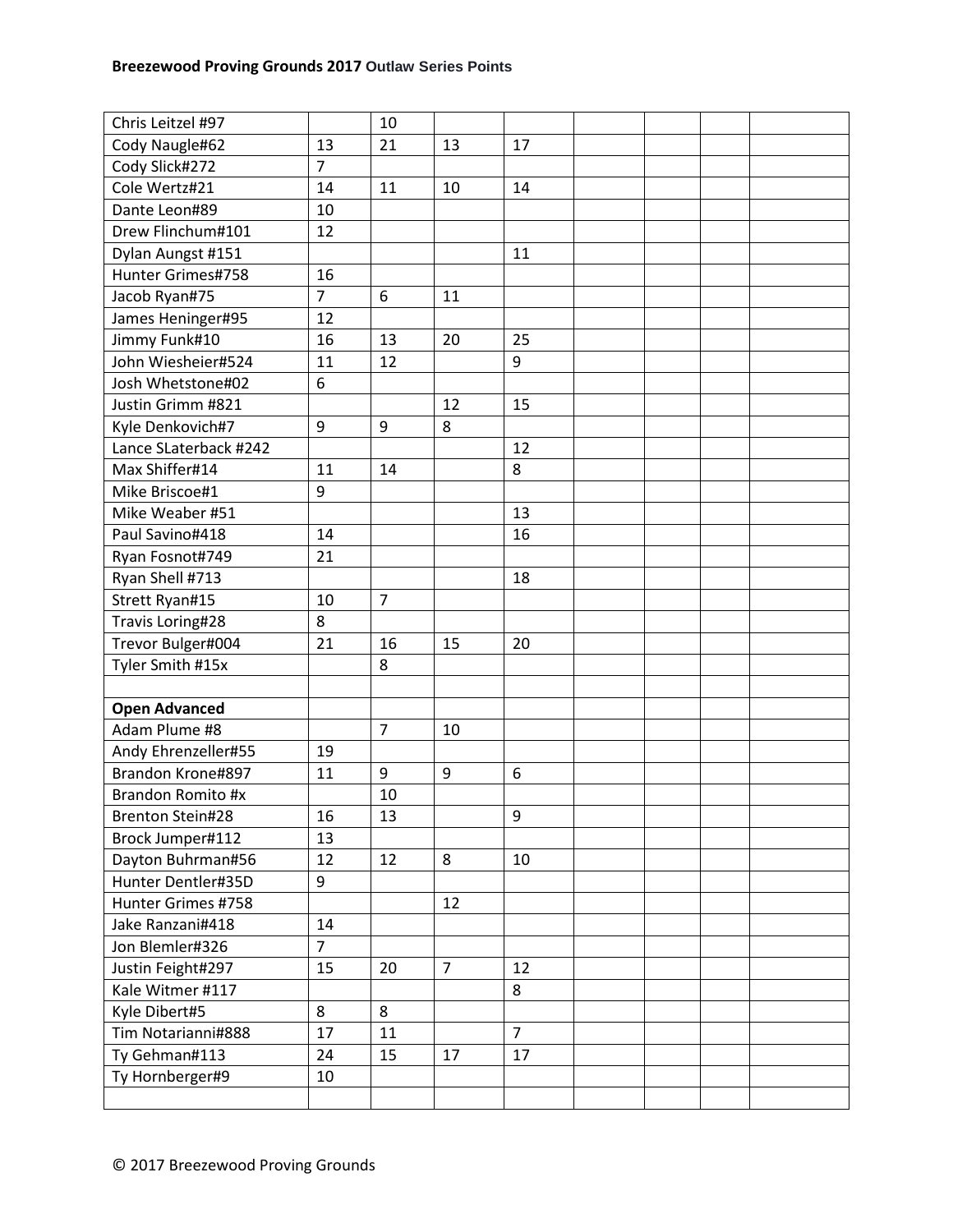| <b>Women Open</b>       |                  |                 |                 |                 |  |  |
|-------------------------|------------------|-----------------|-----------------|-----------------|--|--|
| Emily Ramond#512        | 10               |                 |                 |                 |  |  |
| Falecha Dashem #118     |                  |                 |                 | 8               |  |  |
| Holly Carroll#595       | 9                |                 |                 |                 |  |  |
| Kenzi Hinson#17         | 6                |                 |                 |                 |  |  |
| Madison Hill#505        | 8                | 14              | 6               | $\overline{7}$  |  |  |
| Madison Lukasik#8       | 17               | $\overline{7}$  | $\overline{7}$  | 11              |  |  |
| Shelby Cobrando#55      | 12               | 9               | 14              | 16              |  |  |
| Tabby Hushon#4          | $\overline{7}$   | 6               | 9               | 9               |  |  |
|                         |                  |                 |                 |                 |  |  |
| <b>Vet 30+</b>          |                  |                 |                 |                 |  |  |
| Bill Haer #66           |                  | 9               | $\overline{7}$  |                 |  |  |
| Brian Jenkins#0         | 18               |                 |                 |                 |  |  |
| Chris Prosa #716        |                  |                 |                 | 10              |  |  |
| Daryl Rhine#45          | 10               | 8               | 9               | 12              |  |  |
| Howard Dashem#629       | 9                | $\overline{7}$  | 6               | 9               |  |  |
| John Shank#820          | 8                | 6               | 14              | 8               |  |  |
| Josh Atkins#19          | 13               | 11              |                 | 17              |  |  |
| Mike Briscoe#1          | 11               |                 |                 |                 |  |  |
| Travis Loring#28        | $\overline{7}$   |                 |                 |                 |  |  |
| Tyler Smith #15         |                  | 16              |                 |                 |  |  |
|                         |                  |                 |                 |                 |  |  |
| <b>Open Trophy</b>      |                  |                 |                 |                 |  |  |
| Andrew Pompa#171        | $11^{\text{th}}$ |                 |                 |                 |  |  |
| Braden Shiamone #02     |                  | 3 <sup>rd</sup> |                 |                 |  |  |
| <b>Brenton Stein#28</b> | 5 <sup>th</sup>  |                 |                 |                 |  |  |
| Cameron Graybill#888    | 6 <sup>th</sup>  |                 |                 | 3 <sup>rd</sup> |  |  |
| Cole Wertz#21           | 7 <sup>th</sup>  | 2 <sup>nd</sup> |                 | 2 <sup>nd</sup> |  |  |
| Dakota Radcliff#333     |                  |                 |                 | 5 <sup>th</sup> |  |  |
| Dayton Buhrman#56       | 2 <sup>nd</sup>  | 1 <sup>st</sup> | 2 <sup>nd</sup> | 1 <sup>st</sup> |  |  |
| Drew Flinchum#101       | $12^{th}$        |                 |                 |                 |  |  |
| Jacob Ryan#75           | 9 <sup>th</sup>  |                 |                 |                 |  |  |
| Josh Whetstone#02       | 4 <sup>th</sup>  |                 |                 |                 |  |  |
| Kyle Dibert#5           | $3^{\text{rd}}$  |                 |                 |                 |  |  |
| Max Shiffer#14          | $10^{\text{th}}$ |                 |                 |                 |  |  |
| Ryan Fosnot#749         | 1 <sup>st</sup>  |                 |                 |                 |  |  |
| Ryan Post#88            | $13^{\text{th}}$ | $4^{\text{th}}$ |                 |                 |  |  |
| Ryan Shell #713         |                  |                 |                 | 4 <sup>th</sup> |  |  |
| Scott Wolfe #22         |                  |                 | 1 <sup>st</sup> |                 |  |  |
| Strett Ryan#15          | 8 <sup>th</sup>  |                 |                 |                 |  |  |
|                         |                  |                 |                 |                 |  |  |
| 3 Wheeler Open          |                  |                 |                 |                 |  |  |
| Todd Carl #302          |                  |                 | 13              |                 |  |  |
| Tyler Connaster #350    |                  |                 | 6               |                 |  |  |
| Zach Howard #249        |                  |                 | 8               |                 |  |  |
|                         |                  |                 |                 |                 |  |  |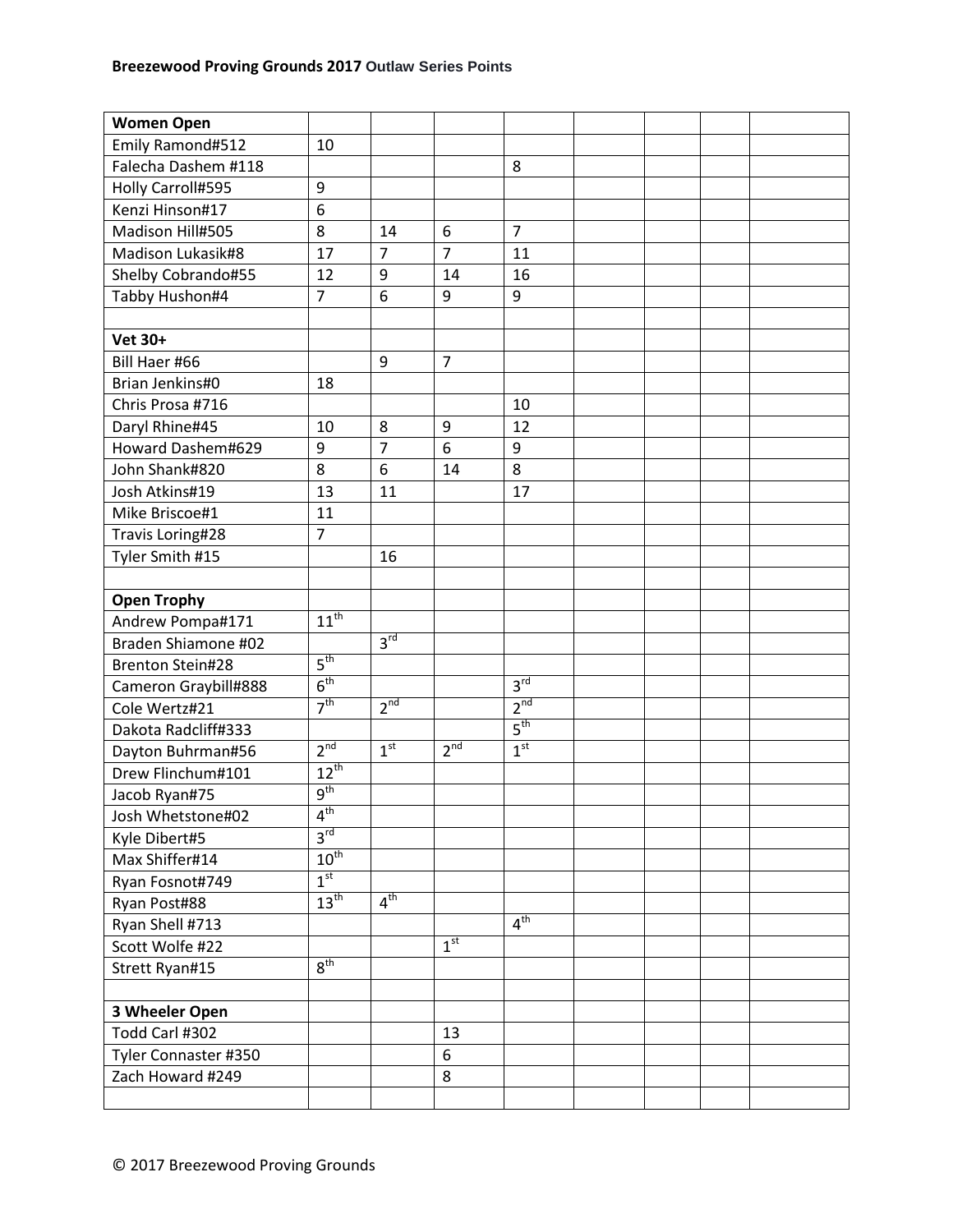| <b>Trikes</b>          |                |  |  |  |  |
|------------------------|----------------|--|--|--|--|
|                        |                |  |  |  |  |
| <b>200X</b>            |                |  |  |  |  |
| Brayden Owenburg#59    | $\overline{7}$ |  |  |  |  |
| Brian Sendek#122       | 11             |  |  |  |  |
| Bryan Ditch#97         | 23             |  |  |  |  |
| Isaiah Marker#12       | 15             |  |  |  |  |
| John Souto#316         | 14             |  |  |  |  |
| Josh Kruvchak#21       | 16             |  |  |  |  |
| Kyle McMickle#300      | 13             |  |  |  |  |
| Nick Day#86            | 12             |  |  |  |  |
| Sean Ridgeway#314      | 18             |  |  |  |  |
| Stephanie Sendek#704   | 8              |  |  |  |  |
| Terry Schmelzle#1985   | 9              |  |  |  |  |
| Thame Tigre#148        | 10             |  |  |  |  |
|                        |                |  |  |  |  |
|                        |                |  |  |  |  |
| <b>Two Stroke Open</b> |                |  |  |  |  |
| Alan Pack#30           | $\overline{7}$ |  |  |  |  |
| Cory Mahardy#88        | 6              |  |  |  |  |
| Cory Owenburg#22       | 9              |  |  |  |  |
| Dave Swinger#520       | 12             |  |  |  |  |
| Greg Huntley#23        | 11             |  |  |  |  |
| Josh Crone#108         | 19             |  |  |  |  |
| Larry Watkins#87       | 14             |  |  |  |  |
| Ray Eldridge#747       | 10             |  |  |  |  |
| Todd Carl#302          | 8              |  |  |  |  |
|                        |                |  |  |  |  |
| Two Stroke up to 265   |                |  |  |  |  |
| Alan Pack#30           | 8              |  |  |  |  |
| Brad Waddell#714       | 9              |  |  |  |  |
| <b>Brent Baker#15</b>  | 25             |  |  |  |  |
| Cory Owenburg#22       | 17             |  |  |  |  |
| Dalton Gish#444        | 14             |  |  |  |  |
| Joe Day#913            | $\overline{7}$ |  |  |  |  |
| John Souto#316         | 16             |  |  |  |  |
| Josh Gettemy#325       | 13             |  |  |  |  |
| Josh Kravchak#21       | 20             |  |  |  |  |
| Kyle McMickle#300      | 12             |  |  |  |  |
| Larry Watkins#37       | 18             |  |  |  |  |
| Nick Day#30            | 11             |  |  |  |  |
| Regina Swinger#3       | 10             |  |  |  |  |
| Zacney Howard#x249     | 15             |  |  |  |  |
|                        |                |  |  |  |  |
| 350X                   |                |  |  |  |  |
| Cory Nicholson#317     | 8              |  |  |  |  |